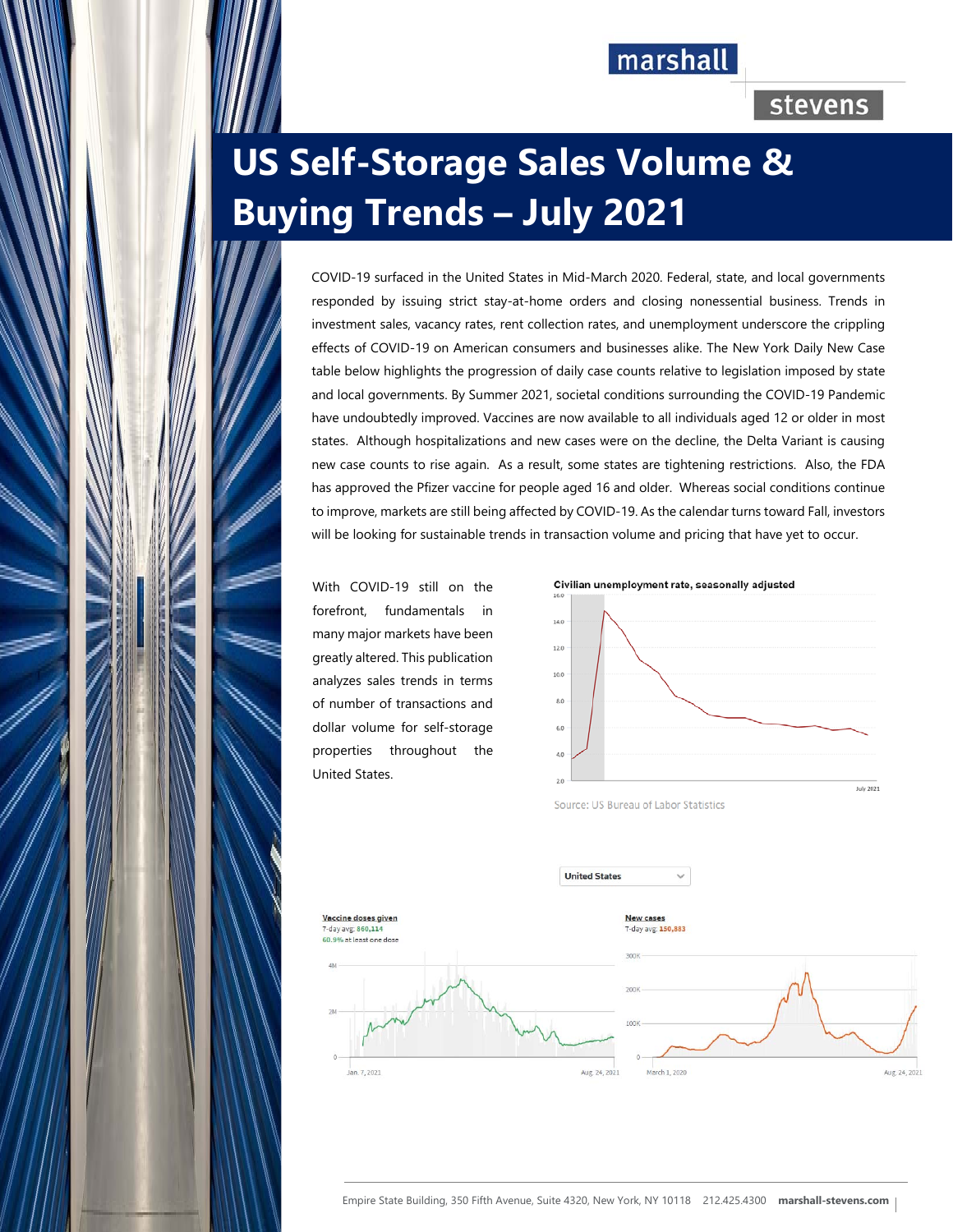## marshall

stevens

#### **Number of Sales Transactions**

- Parameters: All self-storage sales in the United States, segmented by price tranche.
- Consistent transaction volume from January 2019 to March 2020.
- April 2020- initial COVID shockwaves grip market, number of transactions slowly declined.
- Uptick in transaction volume from May 2020 to August 2020 coincides with the demand for storage.
- September 2020 December 2020- experienced a fluctuating, upward trend in number of transactions.
- January 2021- 43 total transactions, 2.3% decrease from the prior month.
- March 2021 53 transactions, 89.3% increase from the prior month and the highest number of transactions
- April 2021 41 transactions, 22.6% decrease from the prior month.
- May 2021 38 transactions, 7.3% decrease from the prior month.
- June 2021 58 transactions, 52.6% increase from prior month and the highest number of transactions since December 2019.
- July 2021 The market recovery continues, with a total of 57 sales recorded



The self-storage sales market has been one of the asset types least affected by the post-COVID era. The number of transactions continues to fluctuate, but generally speaking the data is showing an upward trend, as seen in the chart above.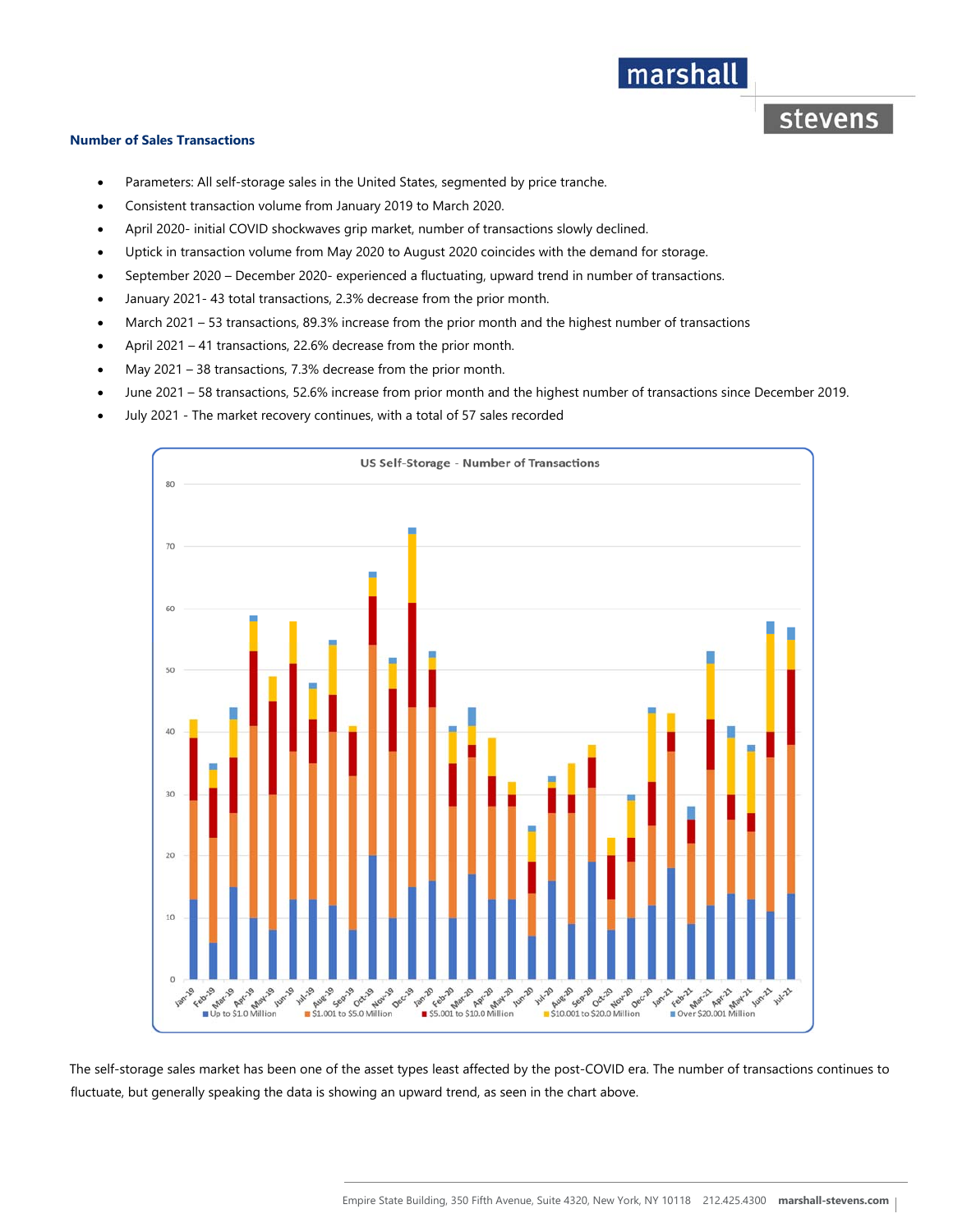## marshal

stevens

#### **Dollar Volume of Sales Transactions**

In 2019, the average monthly sales volume was approximately \$236 million. Comparatively, the average monthly sales volume in 2020 was roughly \$152 million, reflecting a decrease of approximately 35.4%. In 2021, through July, average monthly sales volume increased to \$242 million, which is higher than the 2019 average. We tracked the dollar volume of monthly sales by tranche as seen below.

| <b>Total Dollar Volume - US Self-Storage</b> |               |               |               |
|----------------------------------------------|---------------|---------------|---------------|
| <b>YEAR</b>                                  | 2019          | 2020          | 2021 (July)   |
| Min                                          | \$123,000,000 | \$84,600,000  | \$137,500,000 |
| <b>Max</b>                                   | \$459,000,000 | \$265,000,000 | \$332,000,000 |
| Average                                      | \$236,083,333 | \$152,475,000 | \$242,942,857 |
| % Difference                                 | ۰             | $-35.4%$      | 59.3%         |

- Average sales volume from January 2019 to March 2020 was \$225,613,333.
- Average sales volume from April 2020 to July 2021 was \$188,362,500.
- The largest increase in dollar volume for 2020 was 239.3% from August to September.
- The largest decrease in dollar volume for 2020 was 62.6% from December 2019 to January 2020.
- May 2020 had the lowest dollar volume over the 25-month period, reflecting \$84,600,000.
- December 2020 dollar volume significantly increased from the prior month, reflecting a 59.5% increase in total dollar volume.
- April 2021 experienced a slight decrease from the prior month, reflecting a 20.6% decline.
- May 2021 followed up with another decrease from the prior month, reflecting a 19.3% decline.
- June 2021 saw reversal in downward trend with highest sales volume thus far in 2021, reflecting a 73.1% increase.
- July 2021 followed with a decline of 21.5% to \$288 million.